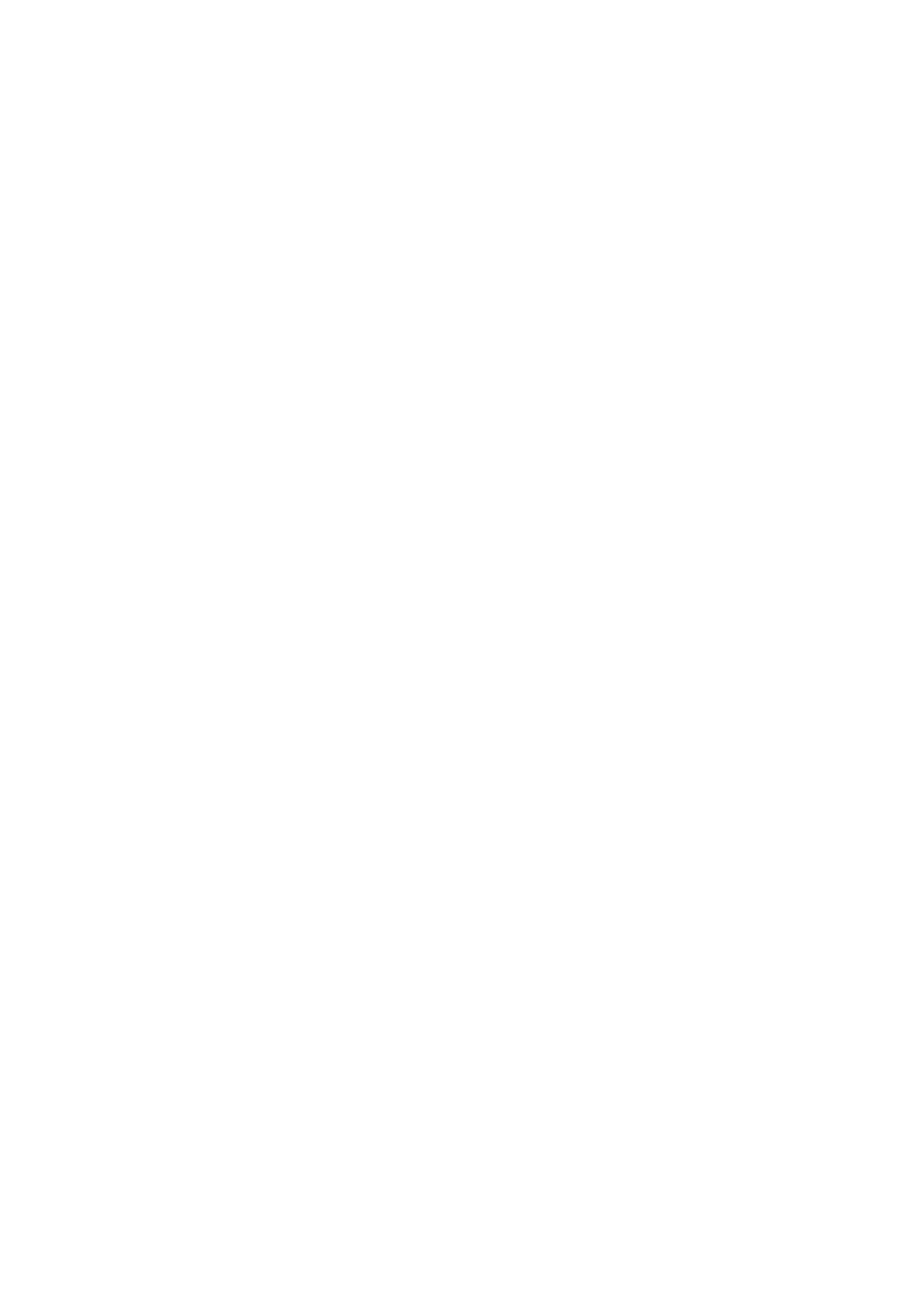Reprinted under the Reprints Act 1984 as at 2 January 2001

Western Australia

# Stipendiary Magistrates Act 1957

### **CONTENTS**

|      | Short title and citation                         |    |
|------|--------------------------------------------------|----|
| 2.   | Repeal                                           |    |
| 3.   | Interpretation                                   |    |
| 4.   | Appointment of stipendiary magistrates           | 2  |
| 5.   | Tenure of office                                 | 3  |
| 5A.  | Vacation of office                               | 4  |
| 5B.  | Retirement from office and reappointment         | 5  |
| 5C.  | Temporary appointments                           | 6  |
| 6.   | References in other Acts to magistrates          | 7  |
| 7.   | Remuneration and allowances                      | 8  |
| 8.   | Office may be held in conjunction with any other |    |
|      | office                                           | 9  |
| 9.   | Jurisdiction and powers                          | 9  |
| 10.  | Assignment of duties                             | 10 |
| 10A. | Saving                                           | 12 |
| 11.  | Regulations                                      | 12 |

### Schedule

### Notes

page i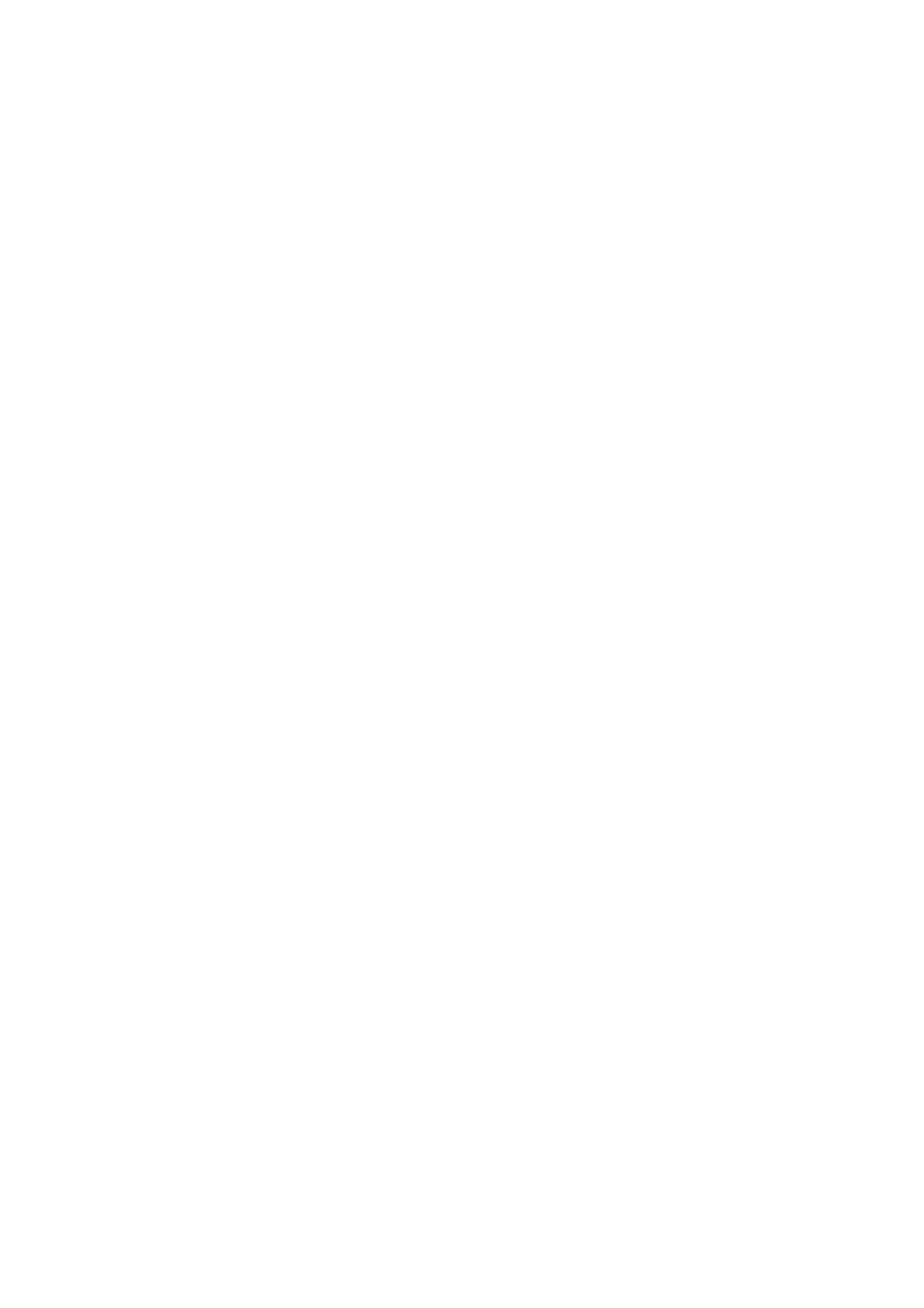

Western Australia

Reprinted under the Reprints Act 1984 as at 2 January 2001

## Stipendiary Magistrates Act 1957

### An Act to provide for the appointment of stipendiary magistrates with secure tenure of office and other relative purposes.

### 1. Short title and citation

- (1) This Act may be cited as the Stipendiary Magistrates Act 1957<sup>1</sup>.
- (2) This Act shall come into operation on a day to be fixed by proclamation $<sup>1</sup>$ .</sup>

### 2. Repeal

[Omitted under the Reprints Act 1984 s.7(4)(f).]

### 3. Interpretation

In this Act unless the contrary intention appears —

- "Chief Stipendiary Magistrate" means the person appointed and holding office as Chief Stipendiary Magistrate, or acting as such, under this Act;
- "stipendiary magistrate" means a person appointed to and holding office as a stipendiary magistrate under this Act and includes the Chief Stipendiary Magistrate and Deputy Chief Stipendiary Magistrate.

[Section 3 inserted by No. 15 of 1979 s.3; amended by No. 89 of 1990 s.4.]

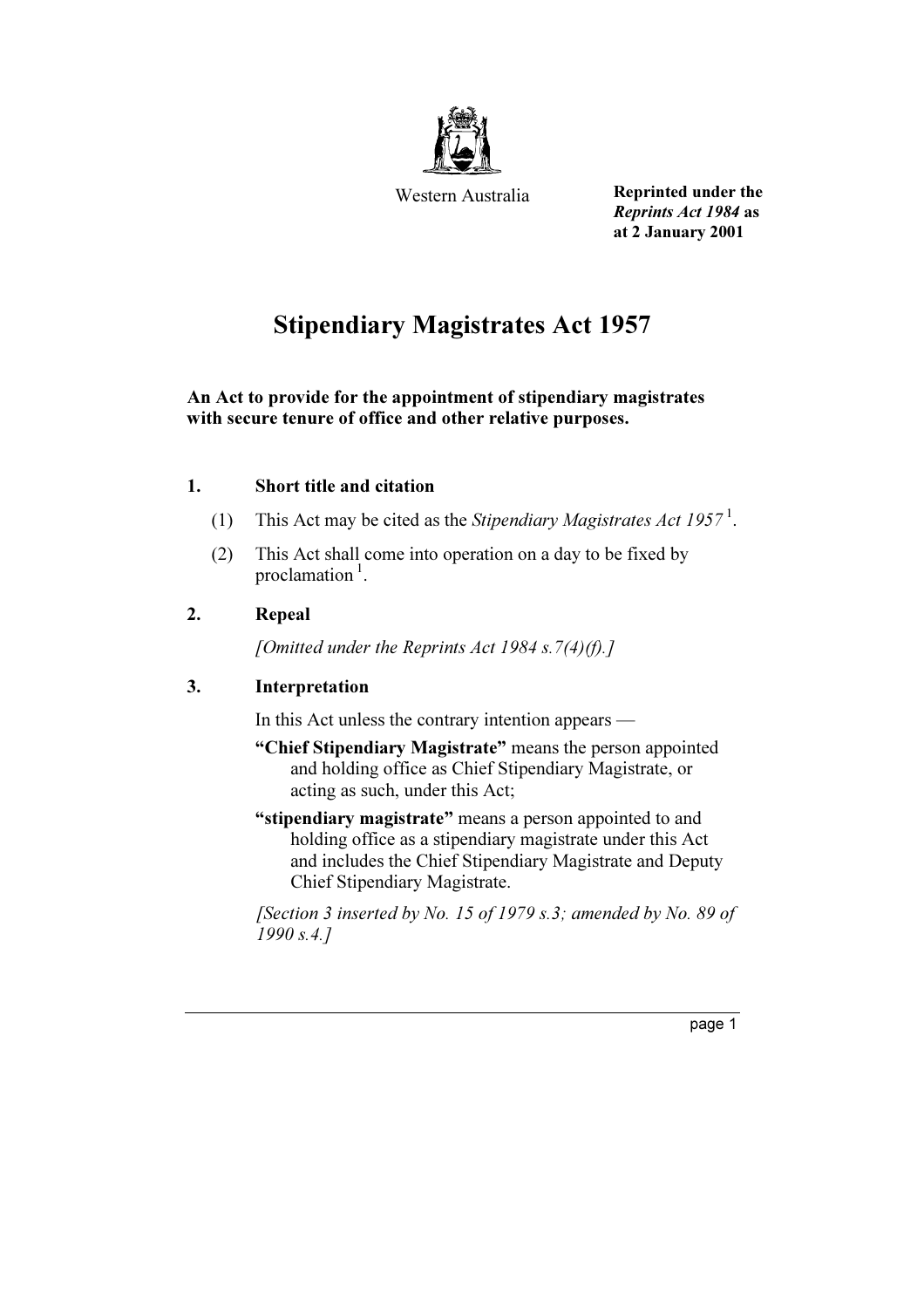| s. 4 |                                                                                                                      |                                                                     |                                                                                                                                                                                                                                                     |  |  |
|------|----------------------------------------------------------------------------------------------------------------------|---------------------------------------------------------------------|-----------------------------------------------------------------------------------------------------------------------------------------------------------------------------------------------------------------------------------------------------|--|--|
|      |                                                                                                                      |                                                                     |                                                                                                                                                                                                                                                     |  |  |
| 4.   |                                                                                                                      | Appointment of stipendiary magistrates                              |                                                                                                                                                                                                                                                     |  |  |
| (1)  |                                                                                                                      |                                                                     | The Governor may from time to time by warrant under his hand<br>appoint fit and proper persons to be stipendiary magistrates.                                                                                                                       |  |  |
| (2)  | Notwithstanding the provisions of any other Act a person shall<br>not be appointed a stipendiary magistrate unless — |                                                                     |                                                                                                                                                                                                                                                     |  |  |
|      | (a)                                                                                                                  | he is or has been a barrister or solicitor of the Supreme<br>Court; |                                                                                                                                                                                                                                                     |  |  |
|      | (b)                                                                                                                  |                                                                     | he is or has been a barrister or solicitor of —                                                                                                                                                                                                     |  |  |
|      |                                                                                                                      | (i)                                                                 | a State or Territory of the Commonwealth;                                                                                                                                                                                                           |  |  |
|      |                                                                                                                      | (ii)                                                                | the High Court of Australia; or                                                                                                                                                                                                                     |  |  |
|      |                                                                                                                      | (iii)                                                               | England or Northern Ireland;                                                                                                                                                                                                                        |  |  |
|      |                                                                                                                      | or                                                                  |                                                                                                                                                                                                                                                     |  |  |
|      | (c)                                                                                                                  |                                                                     | before the commencement of the Stipendiary<br><i>Magistrates Amendment Act 1986</i> <sup>1</sup> , that person —                                                                                                                                    |  |  |
|      |                                                                                                                      | (i)                                                                 | has passed the prescribed examinations and<br>fulfilled such other requirements as are<br>prescribed; or                                                                                                                                            |  |  |
|      |                                                                                                                      | (ii)                                                                | has passed or received a credit in respect of at<br>least one of the prescribed examinations and,<br>within the time prescribed, subsequently passes<br>the other prescribed examinations and fulfils<br>such other requirements as are prescribed. |  |  |
| (3)  |                                                                                                                      |                                                                     | A person appointed as a stipendiary magistrate is empowered to<br>act as such at any place in the State.                                                                                                                                            |  |  |
| (4)  |                                                                                                                      | appointment.                                                        | The Governor may appoint one of the stipendiary magistrates to<br>be the Chief Stipendiary Magistrate and one to be Deputy Chief<br>Stipendiary Magistrate and may, at any time, revoke any such                                                    |  |  |

 (5) Except as otherwise provided in this Act, the Chief Stipendiary Magistrate, the Deputy Chief Stipendiary Magistrate and any other stipendiary magistrate appointed to and holding office

| Ю<br>œ<br>⊶ |
|-------------|
|-------------|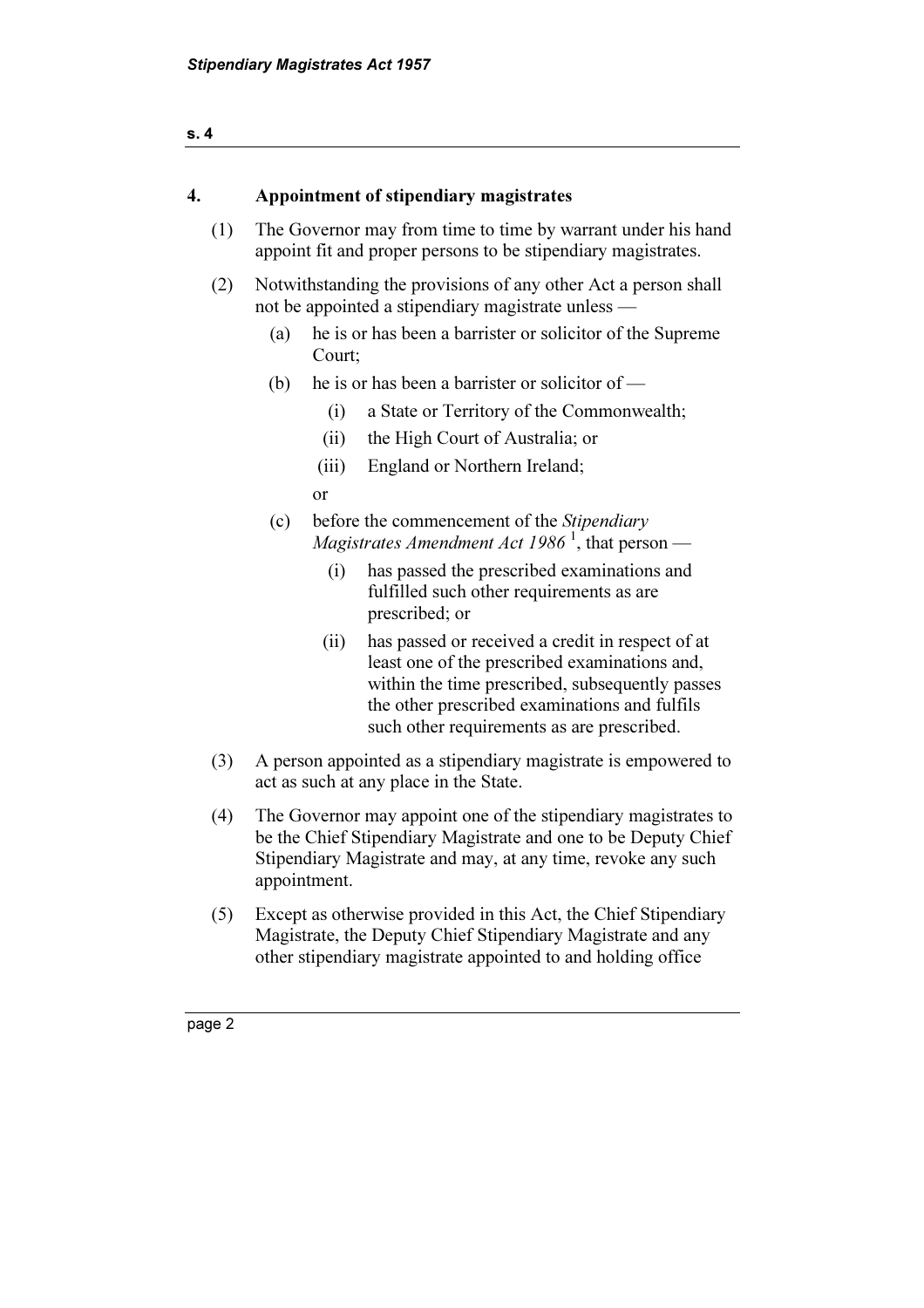under this Act has in all respects, equal power, authority and jurisdiction.

- (6) Every person holding office as a stipendiary magistrate immediately before the date of the coming into operation of the Stipendiary Magistrates Act Amendment Act 1979  $^1$  in a permanent or temporary capacity shall continue to hold office in a permanent or temporary capacity, as the case requires, under and subject to this Act as in force after that date.
- (7) Nothing in this section affects section 10 of the Children's Court of Western Australia Act 1988 or section 12 of the Local Courts Act 1904.

[Section 4 inserted by No. 15 of 1979 s.4; amended by No. 74 of 1986 s.3; No. 49 of 1988 s.69; No. 89 of 1990 s.5; No. 15 of 1991 s.21; No. 73 of 1994 s.4.]

#### 5. Tenure of office

- (1) Subject to this Act, all stipendiary magistrates shall hold their offices during good behaviour.
- (2) The Governor may remove any stipendiary magistrate from office upon the address of both Houses of Parliament made at any time.
- (3) (a) The Governor may suspend any stipendiary magistrate on any allegation of misbehaviour made by the Attorney General, and in such a case the Attorney General shall report the allegation and suspension to the Chief Justice of Western Australia; and if the magistrate does not, in writing, admit the truth of the allegation made against him, the Chief Justice or a Judge nominated by the Chief Justice shall, in such manner as he shall think fit or as may be prescribed by Rules of Court, inquire into the truth of the allegation, and shall then report to the Governor his opinion thereon and his recommendation in regard to the case.

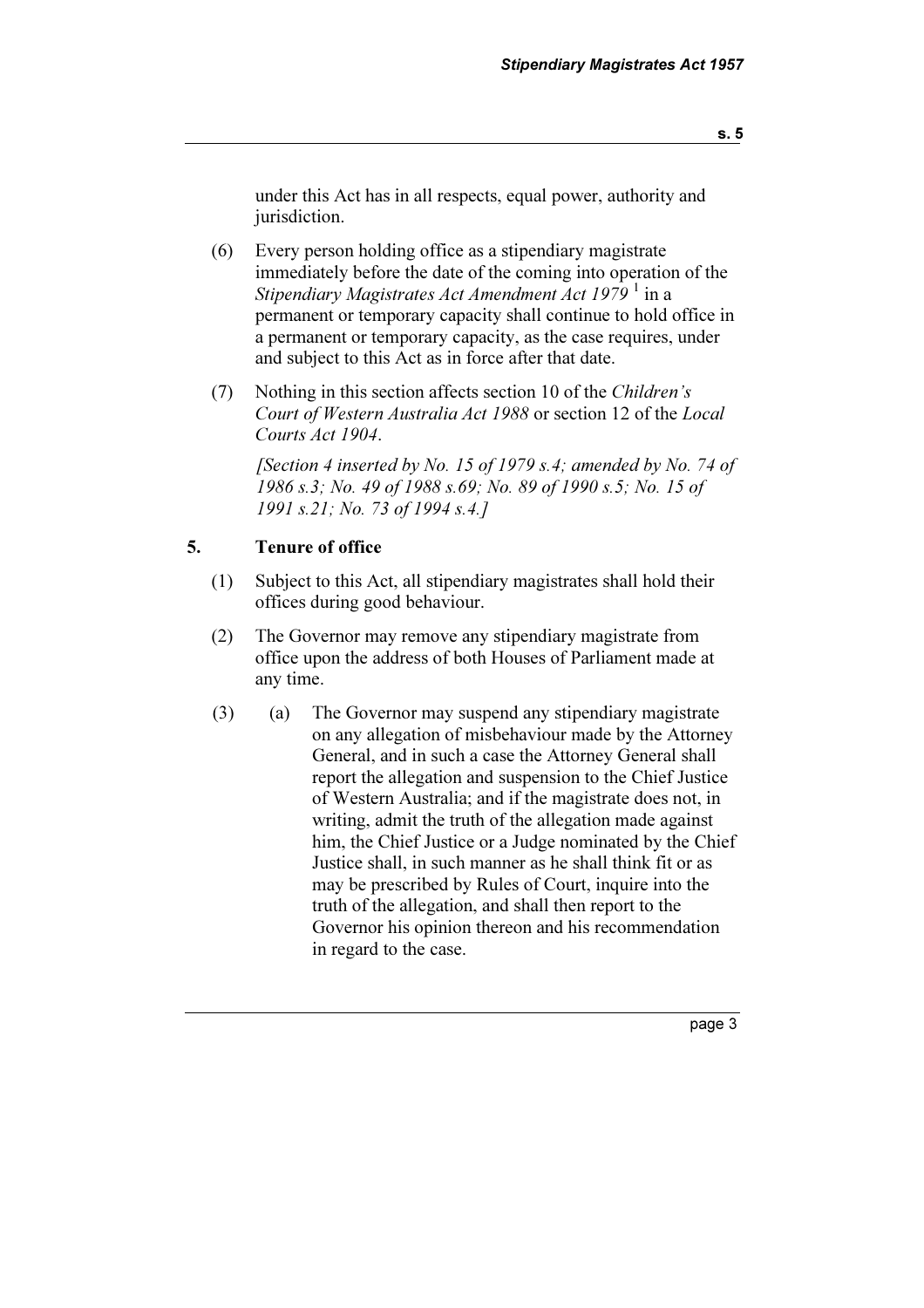- (b) On the recommendation of the Chief Justice or, where a Judge is nominated by the Chief Justice, then on the recommendation of that Judge, the Governor may confirm the suspension upon such terms as to salary since the date of suspension as may be recommended, and, if so recommended as aforesaid, may continue the suspension upon such terms as to future salary as the Governor thinks fit pending consideration of the removal of the magistrate under subsection (2).
- (4) Where the Attorney General is of opinion that a stipendiary magistrate is physically or mentally unfit to discharge efficiently the duties of his office, the Attorney General may relieve him of his duties and constitute a medical board consisting of 3 qualified medical practitioners who, in such manner as the board shall think fit or as may be prescribed, shall inquire whether or not the magistrate is so unfit and shall report thereon to the Attorney General. On the recommendation of the board, the Governor may reinstate the magistrate or may retire him from office. A retirement under this subsection shall be deemed to be a retirement through invalidity or physical or mental incapacity for the purposes of the Superannuation and *Family Benefits Act 1938*<sup>1a</sup>. Whilst relieved of his duties under this subsection, the magistrate shall not act as a magistrate or as a justice but shall be entitled to salary in full.

[Section 5 amended by No. 5 of 1965 s.2; No. 15 of 1979 s.5.]

### 5A. Vacation of office

 A stipendiary magistrate shall be deemed to have vacated his office —

 (a) if he becomes bankrupt or insolvent, applies to take the benefit of any law for the relief of bankrupt or insolvent debtors, compounds with his creditors, or makes an assignment of his salary for their benefit;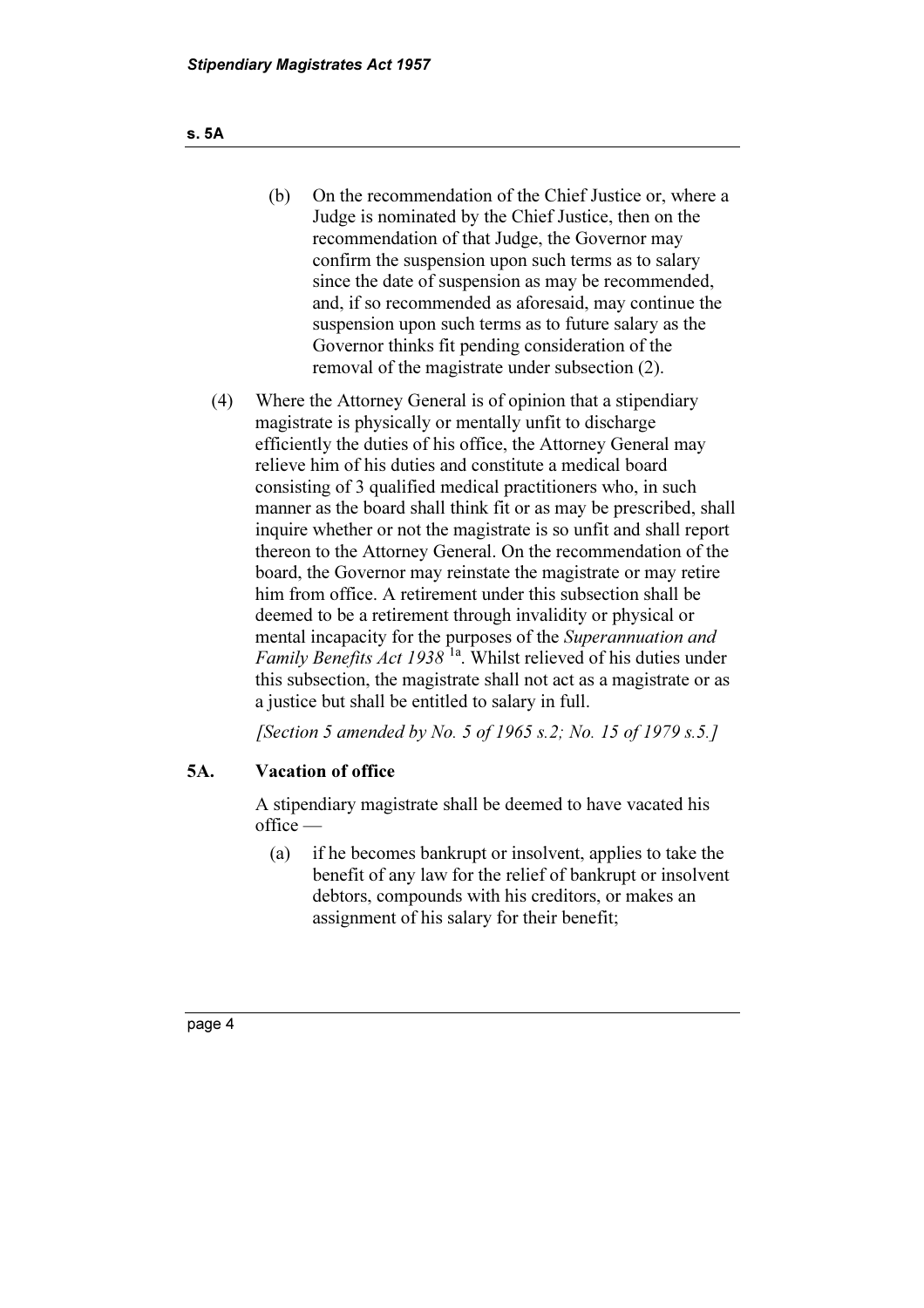(c) if, after attaining the age of 55 years, he signifies by writing under his hand addressed to the Governor his desire to retire, and the Governor agrees,

 and the Governor declares by notice published in the Government Gazette that the office has become vacant.

[Section 5A inserted by No. 15 of 1979 s.6; amended by No. 89 of 1990 s.6.]

### 5B. Retirement from office and reappointment

resignation; or

- (1) A stipendiary magistrate shall retire from office on the day on which he attains the age of 65 years but a stipendiary magistrate who, under the provisions of this Act as in force immediately before the date of the coming into operation of the *Stipendiary* Magistrates Act Amendment Act 1979<sup>1</sup>, was entitled to continue in office until he attains the age of 70 years may, subject to this Act, continue in office until he attains the age of 70 years.
- (2) A stipendiary magistrate who retires from office pursuant to subsection (1) may nevertheless be continued in office by the Governor for any period not exceeding 30 days for the purpose of completing the trial of any matter which he had commenced and not completed before the date of his retirement.
- (3) Where a person appointed to the office of stipendiary magistrate —
	- (a) attains the age of 65 years but has not attained the age of 70 years;
	- (b) the Governor is of opinion that the occasion requires that the person should continue in, or resume, the office after he attains the age of 65 years; and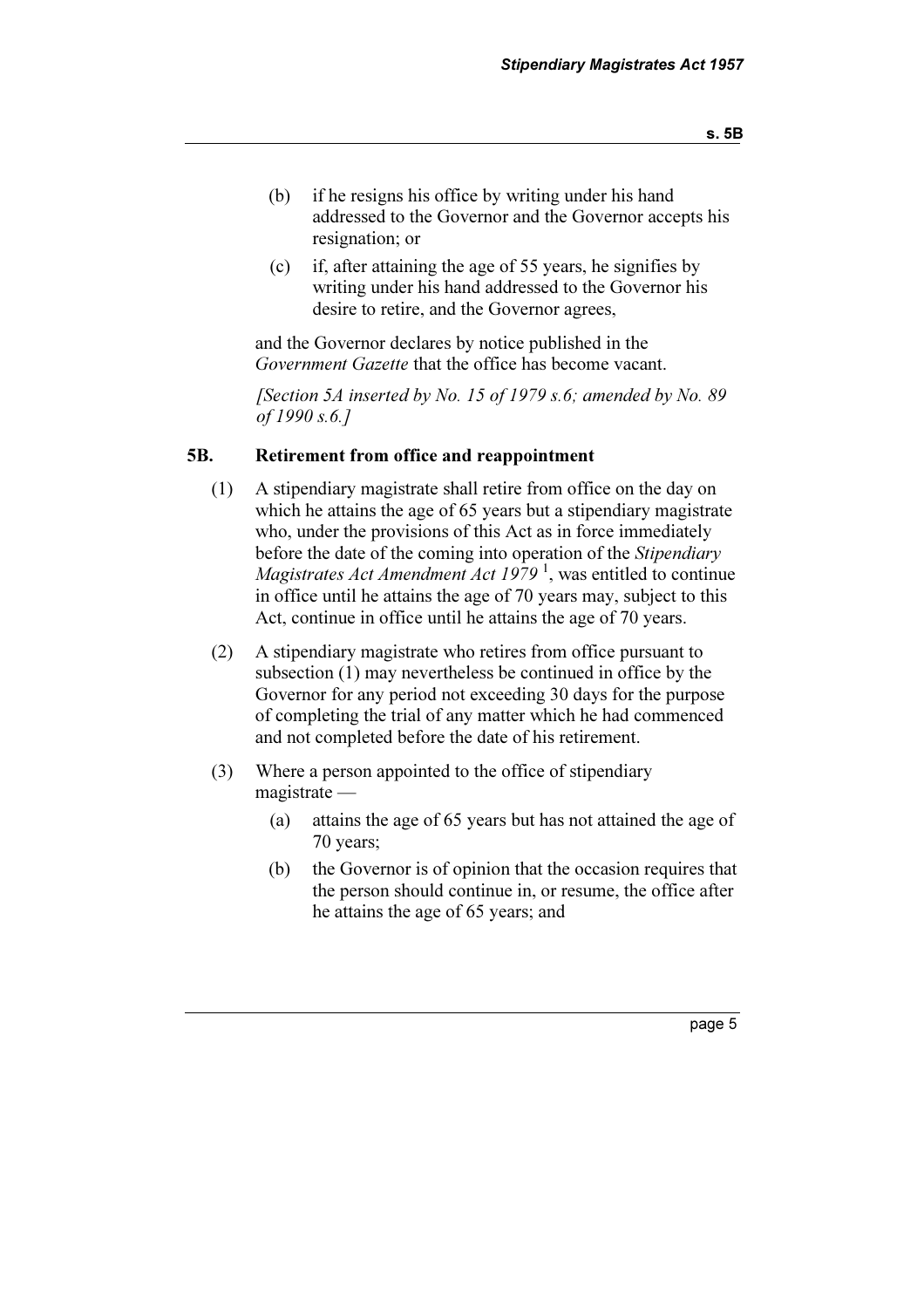(c) the person is able and willing to continue in, or resume, the office of stipendiary magistrate,

 the Governor may, at any time, and from time to time, direct the person to continue in, or resume, that office on and from such date and for such period or periods, not exceeding the date on which the person attains the age of 70 years, as the Governor in each case directs.

[Section 5B inserted by No. 15 of 1979 s.7.]

### 5C. Temporary appointments

- (1) Where the Chief Stipendiary Magistrate is, or is expected to be, absent from duty the Governor may appoint a stipendiary magistrate to act as Chief Stipendiary Magistrate during the absence from duty of the Chief Stipendiary Magistrate.
- (1a) Where the Chief Stipendiary Magistrate is absent from duty and no appointment is made under subsection (1) the Deputy Chief Stipendiary Magistrate may act as Chief Stipendiary Magistrate.
- (2) Notwithstanding anything in section 5B, where
	- (a) a stipendiary magistrate is, or is expected to be, absent from duty; or
	- (b) for any reason, in the opinion of the Governor, a temporary appointment of a stipendiary magistrate should be made,

 the Governor may appoint a qualified person to be a stipendiary magistrate on such terms and conditions and for such period as the Governor thinks fit and specifies in the instrument of appointment.

 (3) An appointment of a person to be a stipendiary magistrate pursuant to subsection (2) may be made on other than a full-time basis.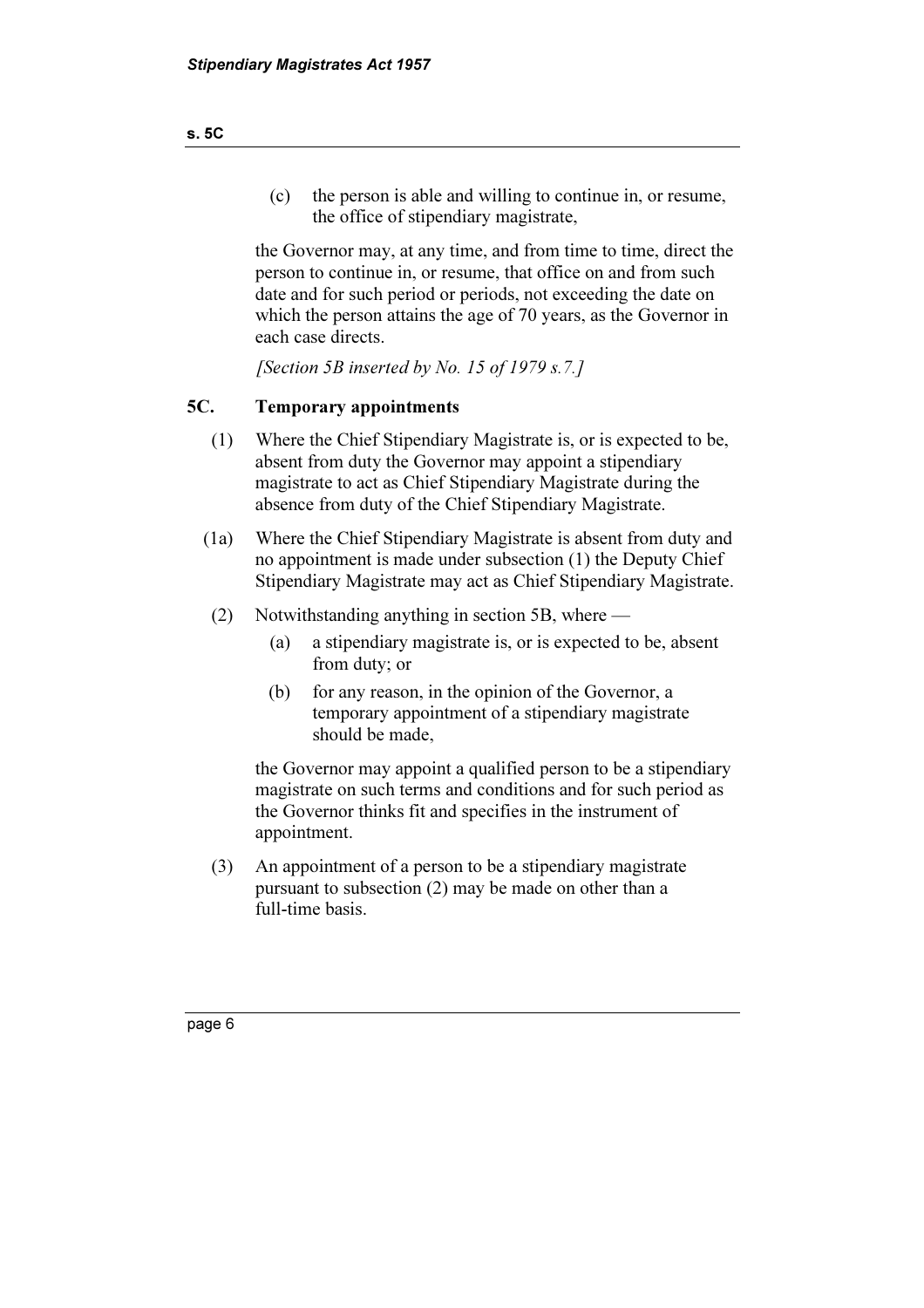- (4) A person appointed to be a stipendiary magistrate pursuant to subsection  $(2)$ , during the period of his appointment —
	- (a) has the same powers and may exercise the same jurisdiction as a stipendiary magistrate; and
	- (b) is subject to suspension from, removal from and vacation of, office in the same manner and on the same grounds as any other stipendiary magistrate.
- (5) Where at the expiration of the period of an appointment made pursuant to subsection (2) there remain proceedings pending before the person so appointed that person is, by force of this subsection, authorised to complete the hearing and determination of any such proceedings within a period of 30 days of the expiration of the period of his appointment as though he continued to hold the office of stipendiary magistrate during that period.

[Section 5C inserted by No. 15 of 1979 s.8; amended by No. 89 of 1990 s.7.]

### 6. References in other Acts to magistrates

- (1) Except as provided by this Act or under section 10 of the Children's Court of Western Australia Act 1988, no person shall be appointed as a stipendiary magistrate, police magistrate, resident magistrate, or magistrate of a local court or otherwise as a paid or salaried magistrate.
- (2) Any reference in any Act to a magistrate, howsoever designated otherwise than as a magistrate of the Children's Court, shall, unless the context otherwise requires, be construed to include a reference to a stipendiary magistrate appointed or deemed to have been appointed under this Act.

[Section 6 amended by No. 15 of 1979 s.9; No. 49 of 1988 s.70; No. 15 of 1991 s.21; No. 73 of 1994 s.4.]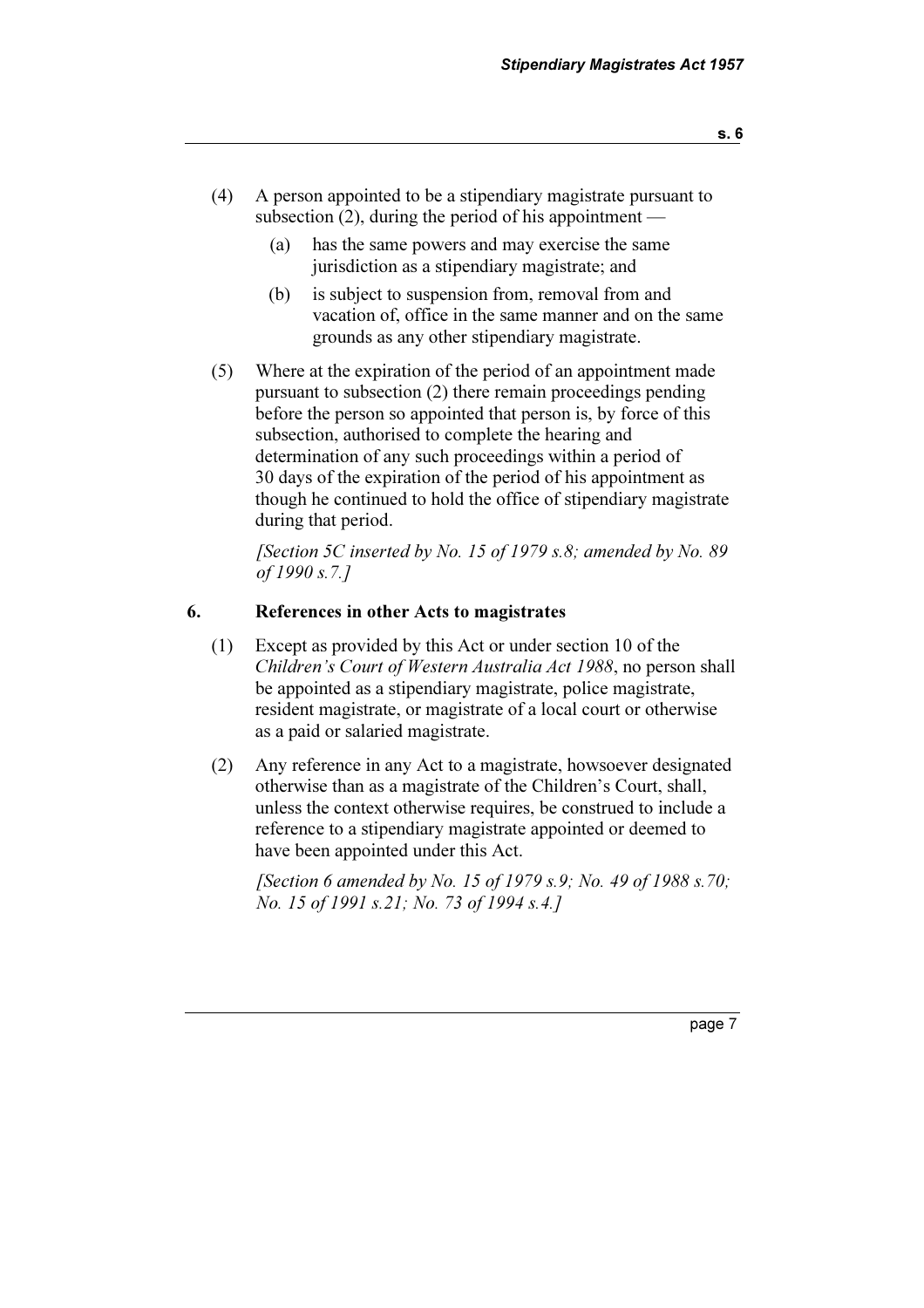### 7. Remuneration and allowances

- (1) Subject to the Salaries and Allowances Act 1975<sup>2</sup>, a stipendiary magistrate is entitled to such conditions of service as are determined by the Governor from time to time.
	- (2) Where a person holds office as a stipendiary magistrate immediately before the date of the coming into operation of the Stipendiary Magistrates Act Amendment Act 1979<sup>1</sup>, his existing and accruing rights immediately before that date, including his rights under the Superannuation and Family Benefits Act 1938  $^{1a}$ , shall be taken into account in determining his existing and accruing rights in respect of service in the office after that date.
	- (3) Where a stipendiary magistrate was, immediately before his appointment as a stipendiary magistrate, an officer of the Public Service of the State, he retains his existing and accruing rights on his appointment as a stipendiary magistrate.
	- (4) A stipendiary magistrate shall, while he holds his office, be deemed to be an employee within the meaning of and for the purposes of the Superannuation and Family Benefits Act 1938  $^{1a}$ .
	- (5) Subject to subsection (6), subsection (4) does not apply to a person appointed to hold office as stipendiary magistrate pursuant to section  $5C(2)$  <sup>1a</sup>.
	- (6) If a person is a contributor within the meaning of the Superannuation and Family Benefits Act 1938, at the time he is appointed a stipendiary magistrate, he may continue to be such a contributor notwithstanding his appointment as a stipendiary magistrate <sup>1a</sup>.

[Section 7 inserted by No. 15 of 1979 s.10.]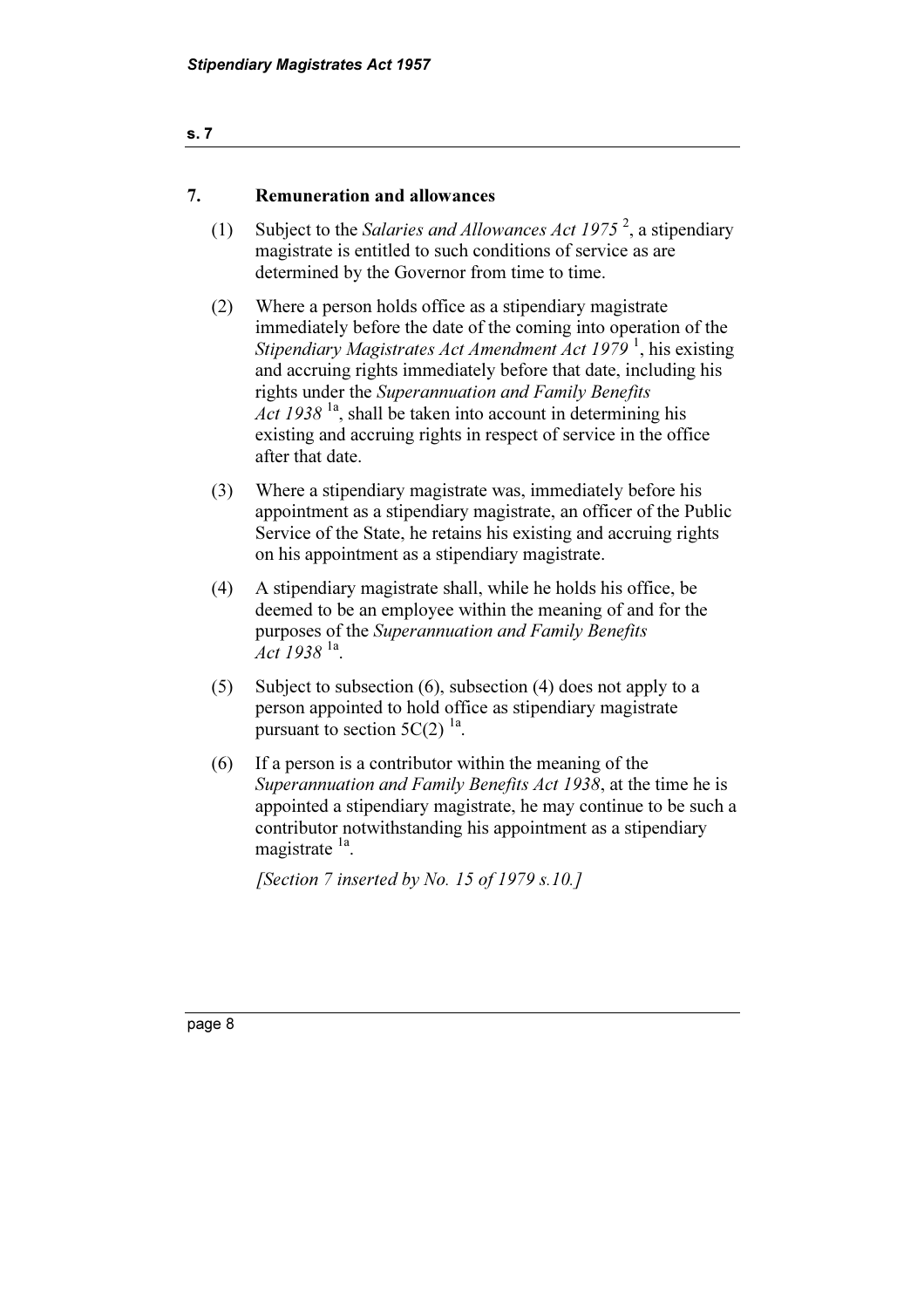### 8. Office may be held in conjunction with any other office

- (1) The office of stipendiary magistrate may be held in conjunction with any other office, appointment, duty or function which the Governor shall deem not incompatible.
- (2) No stipendiary magistrate shall practise as a legal practitioner, barrister or solicitor.
- (3) Subsection (2) does not apply to a stipendiary magistrate appointed pursuant to section 5C(2) on other than a full-time basis.
- (4) A person who is appointed to be a stipendiary magistrate shall, before proceeding to discharge the duties of his office, take before a Judge or any person authorised in that behalf by the Governor the oath or affirmation of allegiance and an oath or affirmation in accordance with the form set forth in the Schedule.

[Section 8 inserted by No. 15 of 1979 s.10; amended by No. 7 of 1982 s.17.]

### 9. Jurisdiction and powers

Every stipendiary magistrate, by virtue of his office —

- (a) shall be a justice for the State;
- (b) shall, though sitting alone, have, and may exercise throughout the State, all such jurisdiction and powers, including functions, authorities and discretions, as now are or hereafter may be exercised, under any existing or future Act, by 2 justices or by a stipendiary, police, or resident magistrate, by a magistrate of a local court or by a chairman of a court of session; and
- (c) may do alone whatever may under any existing or future Act be done by 2 justices.

 [Section 9 amended by No. 49 of 1988 s.71; No. 44 of 1991 s.18; No. 2 of 1996 s.61.]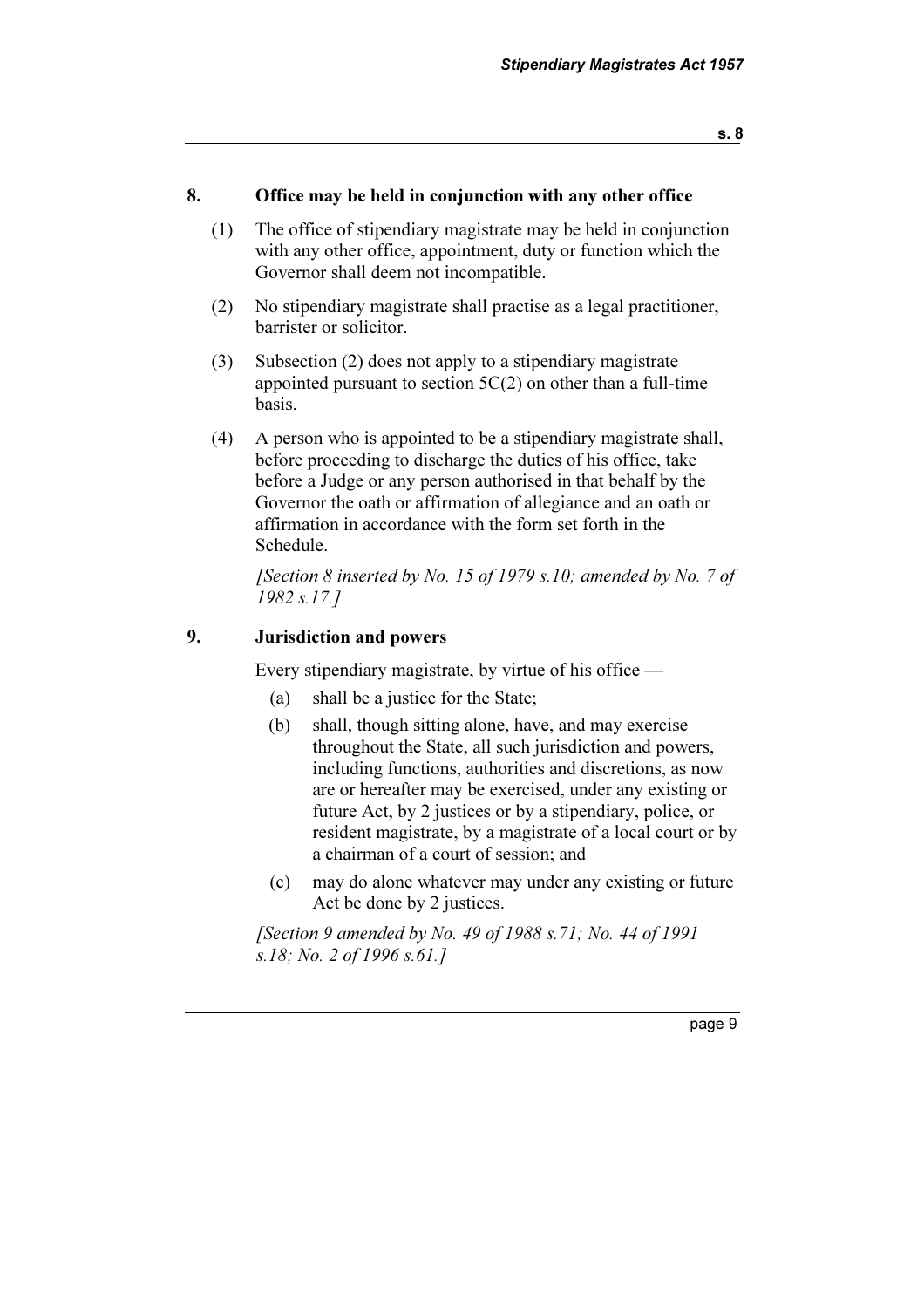### s. 10

### 10. Assignment of duties

- (1) Notwithstanding any assignment made pursuant to this section as in force immediately before the coming into operation of the Stipendiary Magistrates Act Amendment Act 1979<sup>1</sup> the Governor may from time to time by written direction direct that a stipendiary magistrate shall sit and exercise his jurisdiction and powers and perform his duties in such magisterial districts or parts of, or places in, the State as are specified in the direction and effect shall be given to such a direction.
- (2) The Governor may from time to time vary or cancel any direction given pursuant to subsection (1).
- (3) The jurisdiction and powers of a stipendiary magistrate are not in any way limited by reason of a direction given pursuant to subsection (1) or any variation or cancellation thereof.
- (4) The Governor may delegate to the person holding or acting in the office of Chief Stipendiary Magistrate any or all of the powers conferred on the Governor by subsection (1) and subsection (2) (except this power of delegation) so that the delegated power may be exercised by the person holding or acting in the office of Chief Stipendiary Magistrate.
- (5) Every delegation made pursuant to subsection (4) may be revoked by the Governor at any time and no delegation prevents the Governor from exercising any power conferred by this section.
- (6) Where by or under any Act a court, tribunal or board is or may be constituted by a magistrate or any office may be held or any duty or function may be performed by a magistrate, howsoever the magistrate may be designated and whether sitting or acting alone or not, the Governor may appoint any stipendiary magistrate to that court, tribunal, board or office or to perform that duty or function and the stipendiary magistrate so appointed shall act accordingly.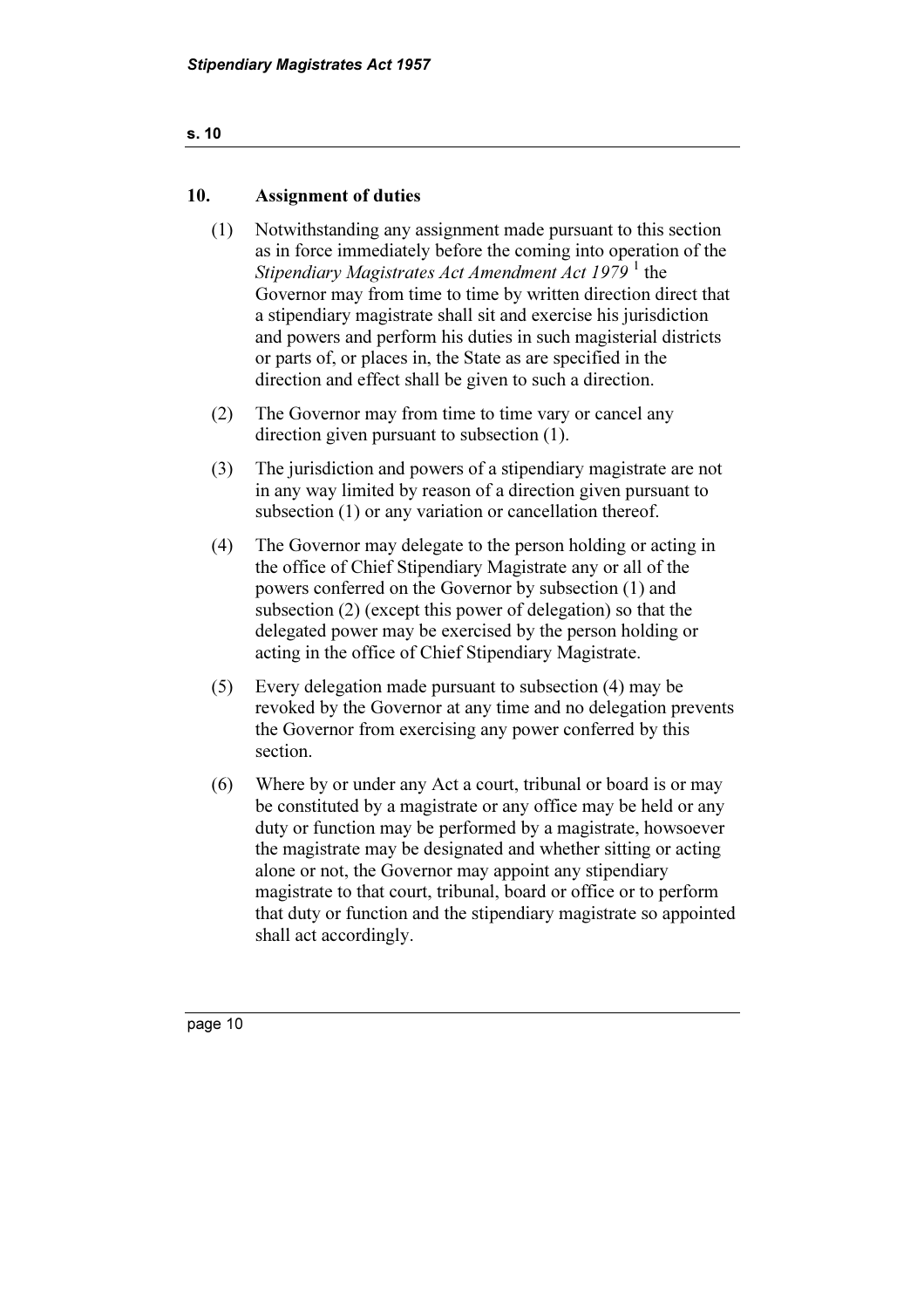- (7) The Governor may determine that an additional fee, honorarium or allowance be paid with respect to an appointment under subsection (6) and shall fix the amount thereof and any fee, honorarium or allowance shall be paid in accordance with the determination and charged to the Consolidated Fund, which is appropriated accordingly, or, where the law creating the court, tribunal, board or office to which the determination applies provides for the payment of a fee, honorarium or allowance with respect to that court, tribunal, board or office to be paid from some other fund or source, out of that other fund or source.
- (8) In addition to his duties and functions as a stipendiary magistrate, the Chief Stipendiary Magistrate, subject to the direction of the Attorney General, —
	- (a) shall arrange throughout the State the sittings of courts of petty sessions and, subject to the Local Courts Act 1904, the sittings of local courts:
	- (b) shall assign duties or any class of duties among stipendiary magistrates who —
		- (i) have like assignments or appointments under this Act or any other Act; or
		- (ii) are exercising all or any of their jurisdiction and powers under this Act or any other Act at the same place;

and

- (c) shall arrange reliefs for stipendiary magistrates as and when required.
- (9) It shall be the duty of stipendiary magistrates to act in accordance with the arrangements and assignments made by the Chief Stipendiary Magistrate under this section.

 [Section 10 amended by No. 41 of 1975 s.3; No. 15 of 1979 s.11; No. 6 of 1993 s.11; No. 49 of 1996 s.64.]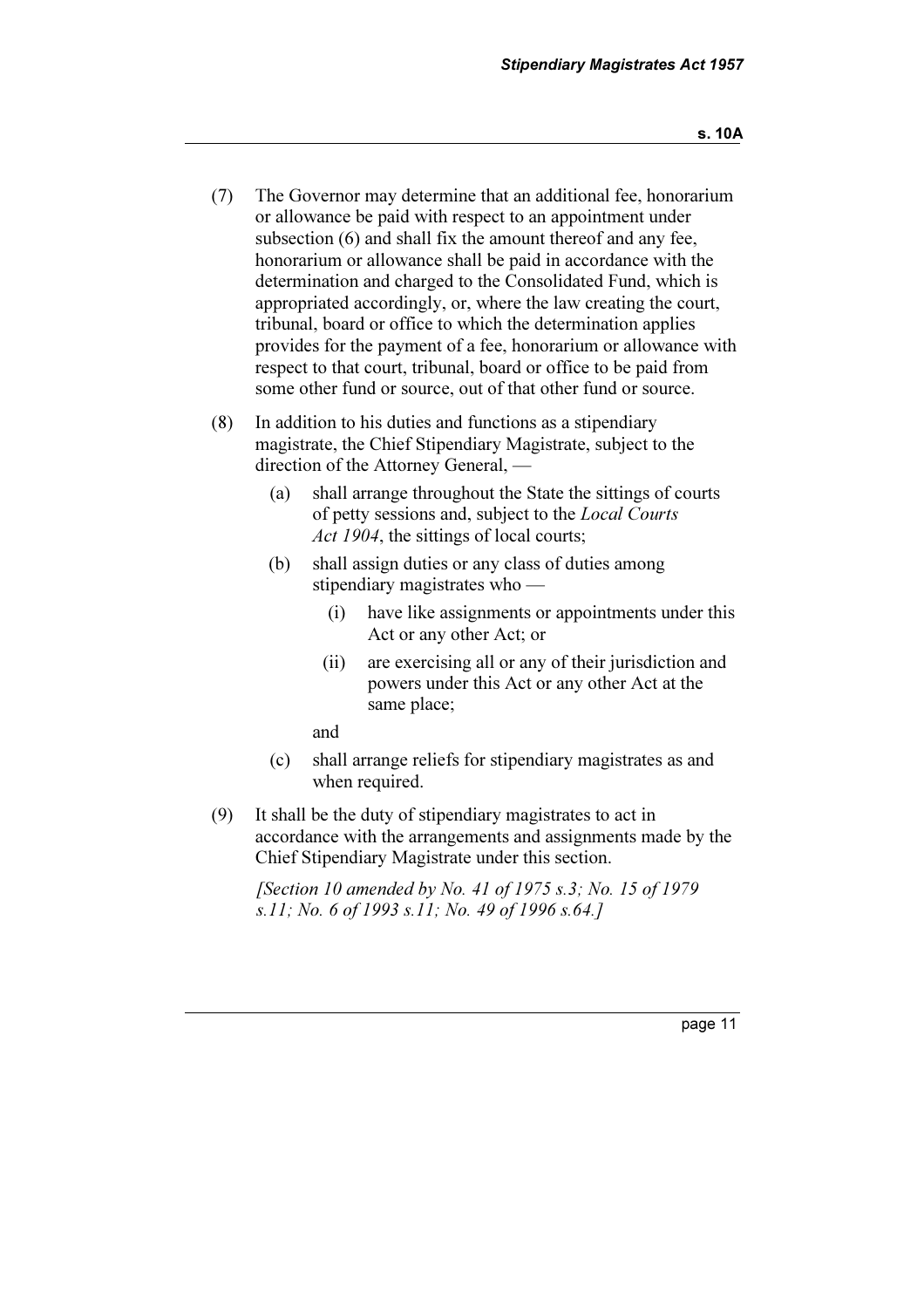### s. 10A

### 10A. Saving

 Any person who has passed any examination relating to the appointment of magistrates, or any part thereof, prescribed by or under any other Act, whether or not that other Act is in force at the time that the Stipendiary Magistrates Act Amendment Act  $1979<sup>1</sup>$  comes into operation, shall receive a credit in respect thereof towards the passing of examinations prescribed under this Act to the extent that such a credit is permitted by, and in accordance with, the regulations.

[Section 10A inserted by No. 15 of 1979 s.12.]

### 11. Regulations

- (1) The Governor may make regulations prescribing all matters and things which by this Act are contemplated, required or permitted to be prescribed, or which appear to him to be necessary or convenient for the purpose of effectually carrying out the provisions of this Act and for better effecting the operation, objects and purposes of this Act.
- (2) Regulations may impose a penalty not exceeding \$100 for a breach thereof.

[Section 11 amended by No. 113 of 1965 s.8.]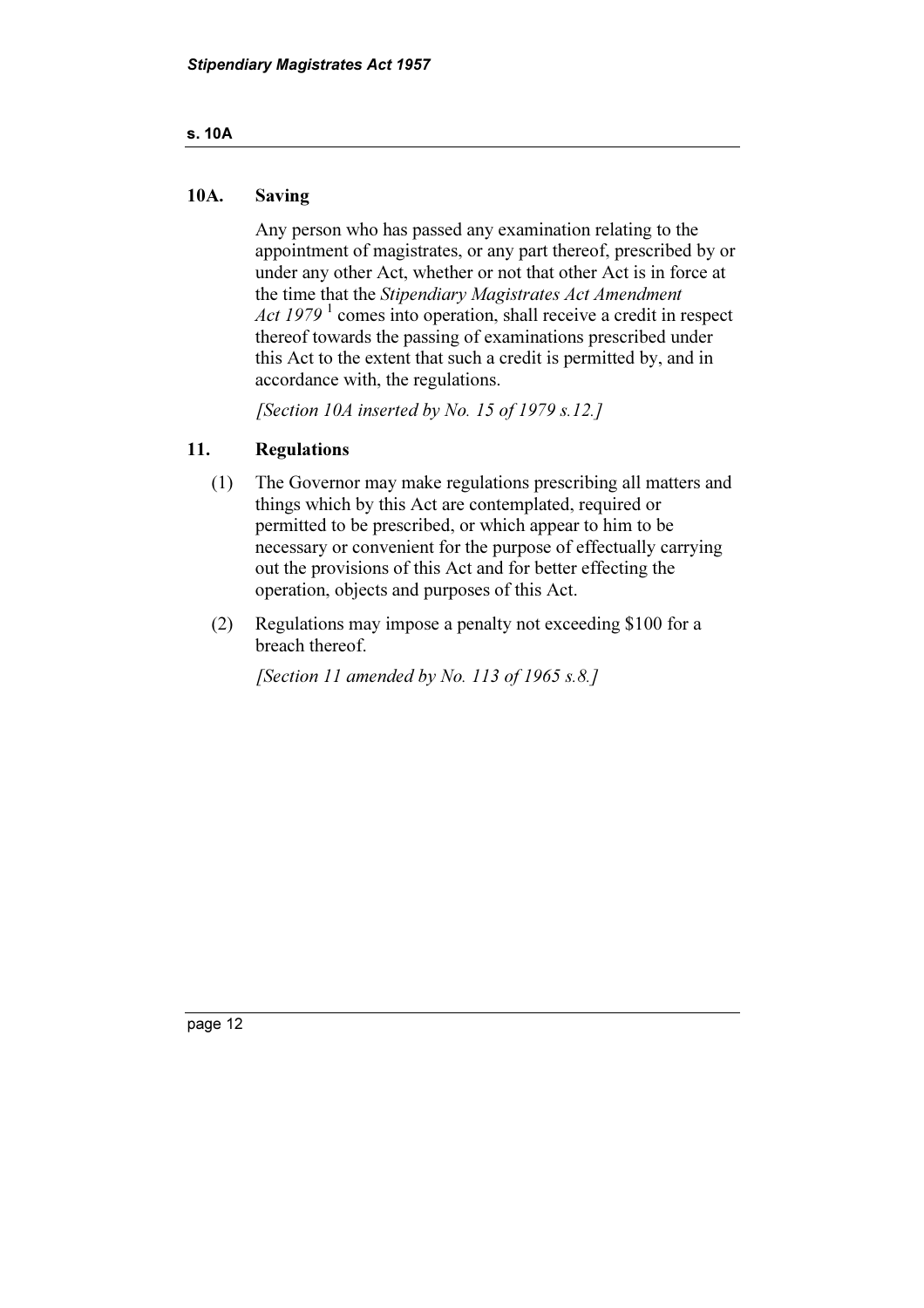Schedule

### Schedule

#### **OATH**

I, do swear that I will well and truly serve our Sovereign Lady Queen Elizabeth the Second, Her Heirs and Successors, according to law in the office of stipendiary magistrate and I will do right to all manner of people after the laws and usages of this State, without fear or favour, affection or illwill.

So help me God.

#### AFFIRMATION

I, do solemnly and sincerely promise and declare that I will well and truly serve our Sovereign Lady Queen Elizabeth the Second, Her Heirs and Successors, according to law in the office of stipendiary magistrate and I will do right to all manner of people after the laws and usages of this State without fear or favour, affection or illwill.

[Schedule inserted by No. 15 of 1979 s.13.]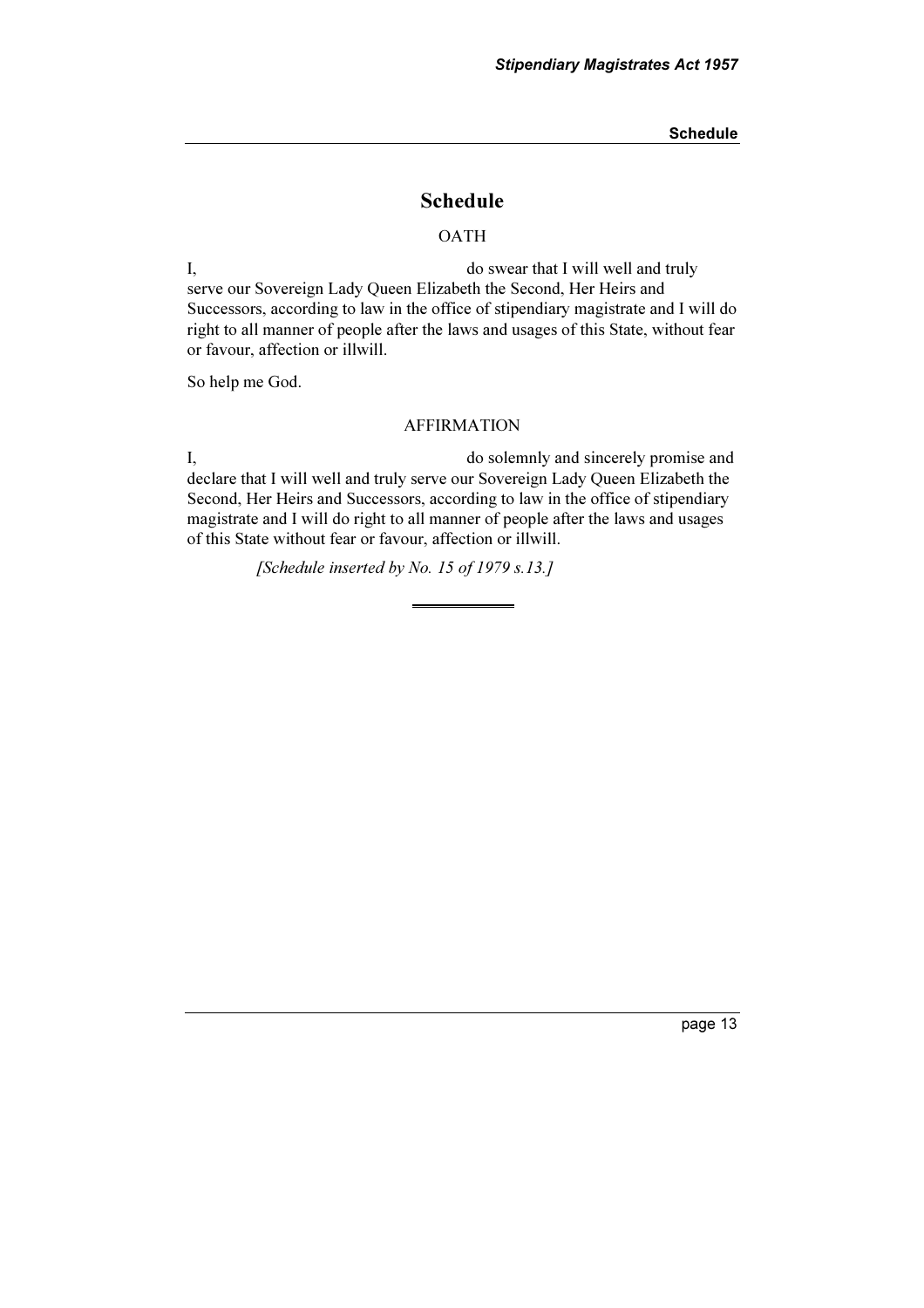### Notes

1 This reprint is a compilation as at 2 January 2001 of the Stipendiary Magistrates Act 1957 and includes all amendments effected by the other Acts referred to in the following Table<sup>1a</sup>.

Table of Acts

| <b>Short title</b>                                                                 | <b>Number</b><br>and year | Assent                    | Commencement                                                                                   | <b>Miscellaneous</b> |
|------------------------------------------------------------------------------------|---------------------------|---------------------------|------------------------------------------------------------------------------------------------|----------------------|
| Stipendiary<br>Magistrates<br>Act 1957                                             | 17 of 1957                | 30 September<br>1957      | Proclaimed<br>25 October 1957<br>(see section $1(2)$ and<br>Gazette 25 October<br>1957 p.2965) |                      |
| Stipendiary<br>Magistrates Act<br>Amendment<br>Act 1965                            | 5 of 1965                 | 15 September<br>1965      | 15 September 1965                                                                              |                      |
| Stipendiary<br>Magistrates Act<br>Amendment<br>Act 1975                            | 41 of 1975                | 11 September<br>1975      | 11 September 1975                                                                              |                      |
| Stipendiary<br>Magistrates Act<br>Amendment<br>Act 1979                            | 15 of 1979                | 30 August 1979 Proclaimed | 1 October 1979<br>(see section 2 and<br>Gazette 21 September<br>1979 p.2919)                   |                      |
| <b>Acts Amendment</b><br>(Judicial<br><i>Appointments</i> )<br>Act 1982,<br>Part V | 7 of 1982                 | 6 May 1982                | 6 May 1982                                                                                     |                      |
| Stipendiary<br><b>Magistrates</b><br>Amendment<br>Act 1986                         | 74 of 1986                | 4 December<br>1986        | Proclaimed<br>27 February 1987<br>(see section 2 and<br>Gazette 27 February<br>1987 p.497)     |                      |
| Acts Amendment<br>(Children's Court)<br>Act 1988,<br>Part 11                       | 49 of 1988                | 22 December<br>1988       | Proclaimed<br>1 December 1989<br>(see section 2 and<br>Gazette 24 November<br>1989 p.4327)     |                      |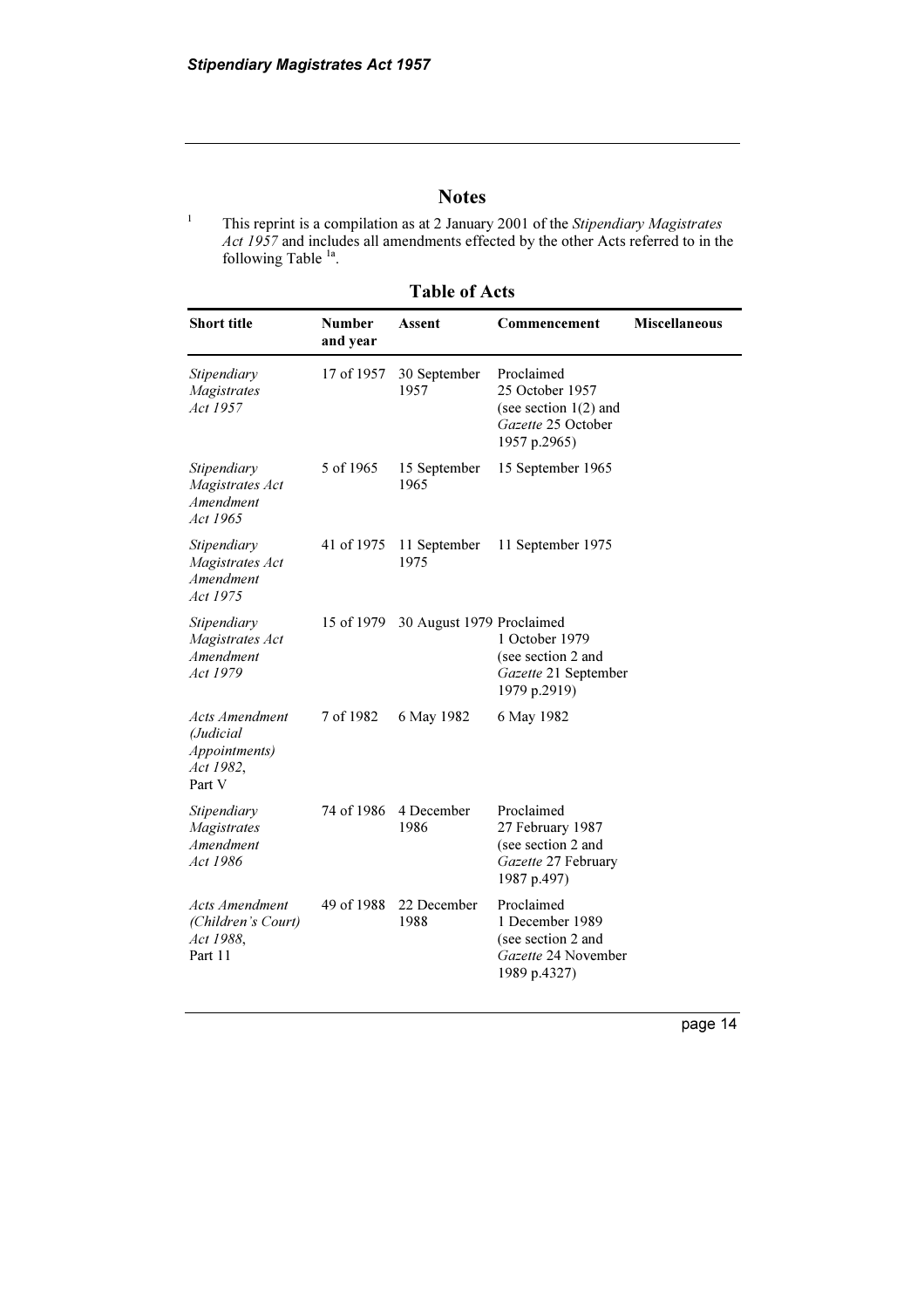| <b>Short title</b>                                                                         | <b>Number</b><br>and year | Assent              | Commencement                                                                               | <b>Miscellaneous</b> |
|--------------------------------------------------------------------------------------------|---------------------------|---------------------|--------------------------------------------------------------------------------------------|----------------------|
| Stipendiary<br><b>Magistrates</b><br>Amendment Act<br>$(No. 2)$ 1990                       | 89 of 1990                | 20 December<br>1990 | 20 December 1990<br>(see section 2)                                                        |                      |
| Children's Court of<br>Western Australia<br>Amendment Act<br>$(No. 2)$ 1991,<br>section 21 | 15 of 1991                | 21 June 1991        | Proclaimed<br>9 August 1991<br>(see section $2(2)$ and<br>Gazette 9 August<br>1991 p.4101) |                      |
| Acts Amendment<br>(Industrial)<br>Magistrate's<br>Courts) Act 1991,<br>Part 5              | 44 of 1991                | 17 December<br>1991 | Proclaimed<br>3 January 1992<br>(see section 2 and<br>Gazette 3 January<br>1992 p.41)      |                      |
| Financial<br>Administration<br>Legislation<br>Amendment<br>Act 1993,<br>Part 4             | 6 of 1993                 |                     | 27 August 1993 Deemed operative<br>1 July 1993<br>(see section $2(1)$ )                    |                      |
| <b>Statutes</b> (Repeals<br>and Minor<br>Amendments)<br>Act 1994,<br>section 4             | 73 of 1994                | 9 December<br>1994  | 9 December 1994<br>(see section 2)                                                         |                      |
| Coroners Act 1996,<br>section 61                                                           | 2 of 1996                 | 24 May 1996         | Proclaimed<br>7 April 1997<br>(see section 2 and<br>Gazette 18 March<br>1997 p.1529)       |                      |
| Financial<br>Legislation<br>Amendment<br>Act 1996,<br>section 64                           | 49 of 1996                | 25 October<br>1996  | 25 October 1996<br>(see section $2(1)$ )                                                   |                      |

 $1a$  As at the date of this reprint section 66 of the State Superannuation (Transitional and Consequential Provisions) Act 2000 (No. 43 of 2000) was not in operation. It reads as follows —